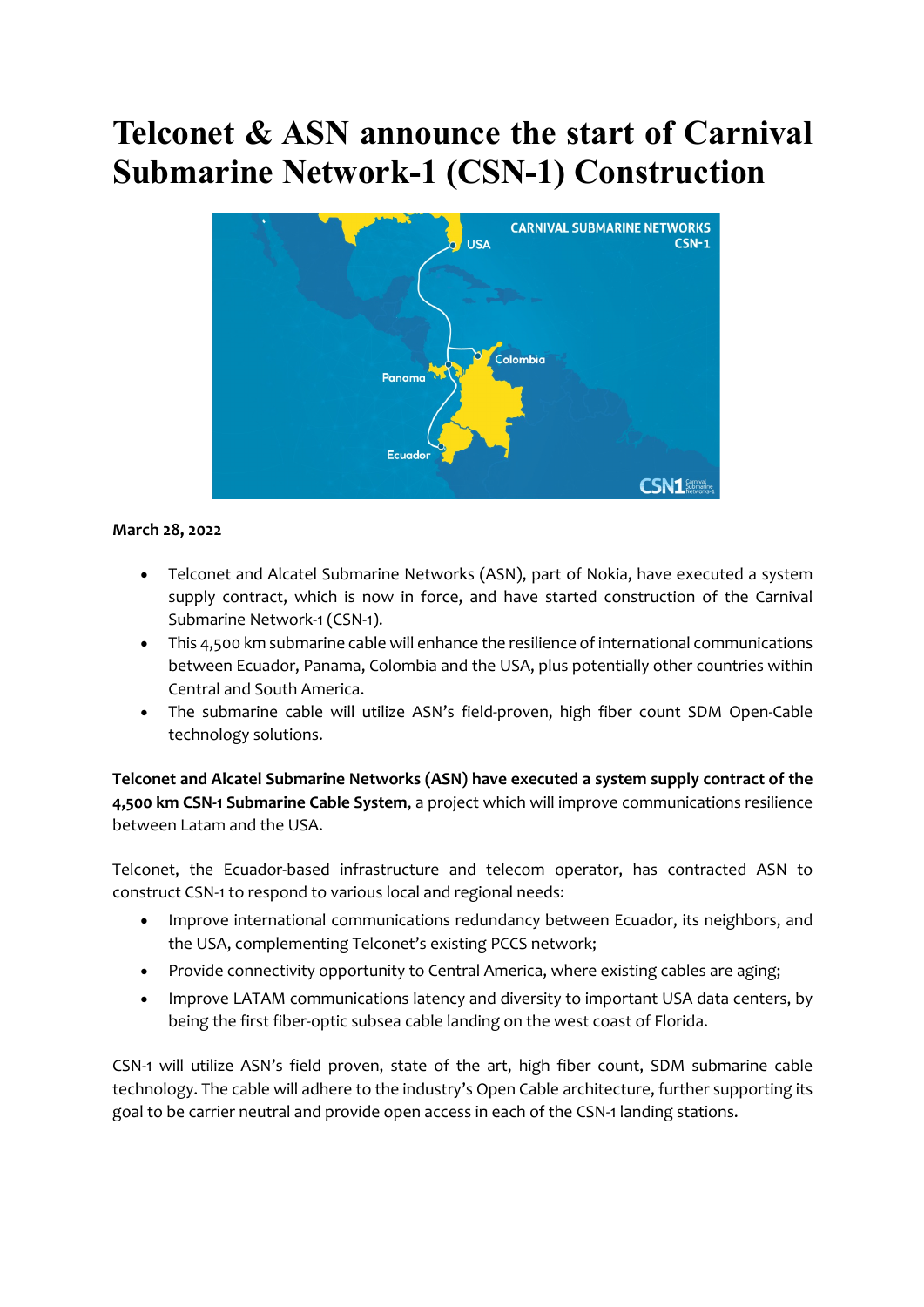The CSN-1 Supply Contract executed between Telconet and ASN is now in force and supports CSN-1 construction between Ecuador, Panama, Colombia, and the Florida West coast. The potential to extend CSN-1 to Central and South America is anticipated in the contract.

Carlos Pazmino, Telconet's CSN-1 Project Leader shares his perspective on the project: "Getting to this point has meant a great effort for the ASN and TELCONET teams, the last one supported by DRG. We are sure the CSN-1 will become an excellent connectivity alternative and will be key in improving digitization not only in Ecuador but in countries of South and Central America, which have not yet benefitted as fully from new subsea communications infrastructure as other regions across the globe".

Paul Gabla, ASN VP Sales & Marketing, is further commenting on ASN presence in the region: "ASN is thrilled to have been selected to build CSN-1 as it further demonstrates its partnership with Telconet as well as its footprint in Latam. CSN-1 will be an important new component of the regional communications infrastructure. ASN is committed to supporting the region's growing need for high-performance, high-quality subsea cable connectivity, both through our system construction capability and our marine maintenance services based out of Curaçao".

Telconet has relied upon DRG Undersea Consulting, a leading consulting firm in the subsea cable industry, to reach this CSN-1 milestone and to support the implementation of CSN-1. Elaine Stafford, an industry recognized face and Managing Partner at DRG, shared her perspective: "Telconet and DRG first worked together during the construction of PCCS; it is our privilege to support Telconet once again in this important new subsea cable project. Successful subsea projects rely on an experienced and dedicated team, and we're extraordinarily pleased to be working again with both Telconet and ASN to realize this important, new cable".

### **About Telconet**

CSN-1 is developed by Telconet, an Ecuadorian Telco operator. With almost 3 decades of operations, Telconet provides Telecommunication and Digital services to the Corporative, Business and Retail segments; with more than 90,000 kms of deployed and operative fiber optic network; more than 3500 MPLS POP's; Data Centers and AI infrastructure. Telconet has previously participated in submarine cable consortiums, the latest one is the PCCS.

### **About Alcatel Submarine Networks**

**Alcatel Submarine Networks**, part of Nokia, leads the industry in terms of transmission capacity and installed base with more than 650,000 km of optical submarine systems deployed worldwide, enough to circumnavigate the globe 15 times.

From traditional telecom applications to content and over-the-top service provider infrastructures, as well as to offshore oil and gas applications, ASN provides all elements of turnkey global undersea transmission systems, tailored to individual customer's needs.

An extensive services portfolio completes its comprehensive offering for the submarine business, including project management, installation, and commissioning, along with marine and maintenance operations performed by ASN's wholly owned fleet of cable ships.